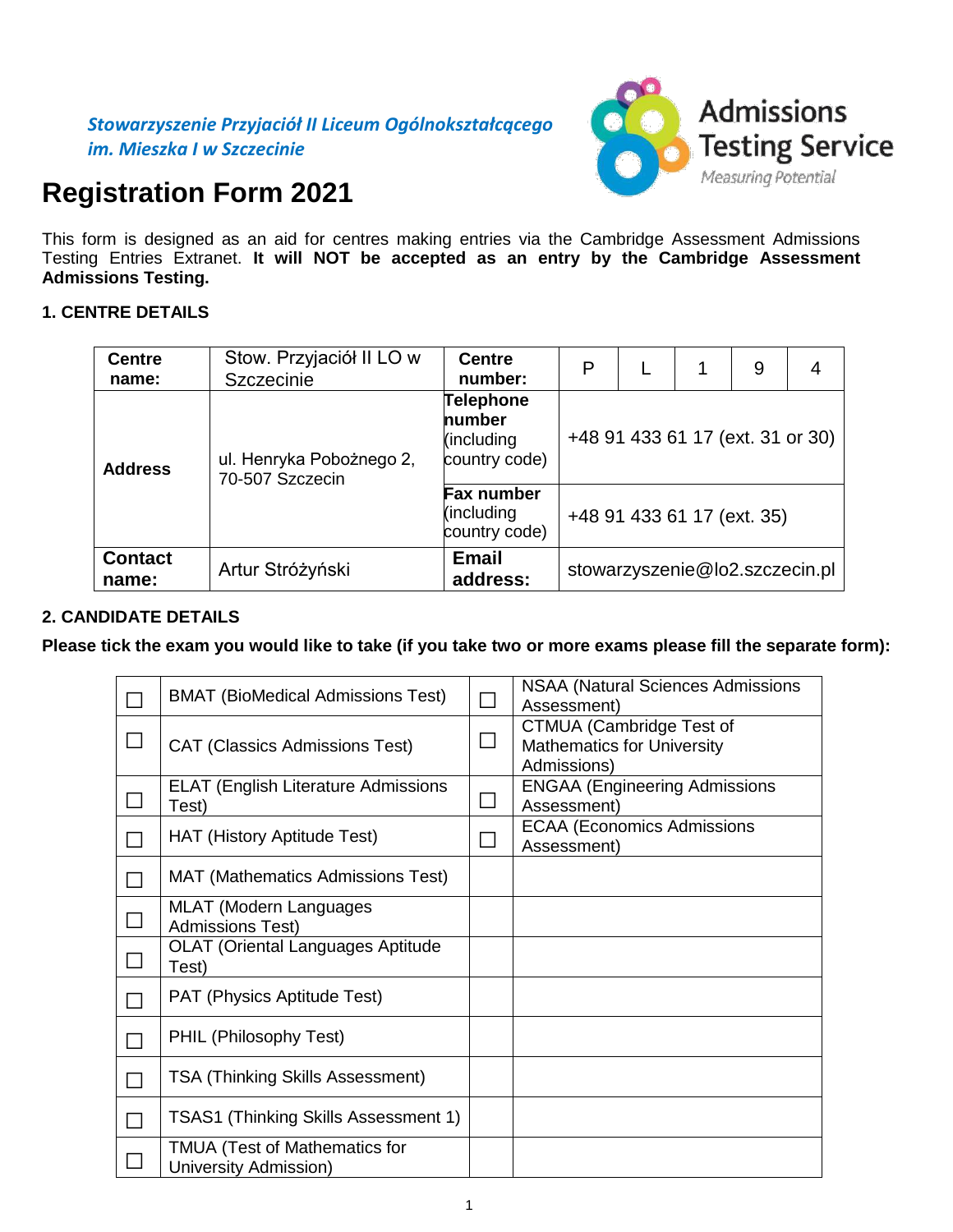

# *Stowarzyszenie Przyjaciół II Liceum Ogólnokształcącego im. Mieszka I w Szczecinie*

| <b>Family name:</b>     |                              |  |                    |                |  |  |                                |                     | First name(s):              |  |                     |  |  |  |  |  |  |
|-------------------------|------------------------------|--|--------------------|----------------|--|--|--------------------------------|---------------------|-----------------------------|--|---------------------|--|--|--|--|--|--|
| Gender:                 | <b>Male</b><br><b>Female</b> |  |                    |                |  |  | Date of birth:<br>(dd/mm/yyyy) |                     |                             |  |                     |  |  |  |  |  |  |
| <b>UCAS ID</b>          |                              |  |                    | $\blacksquare$ |  |  |                                |                     |                             |  |                     |  |  |  |  |  |  |
|                         |                              |  |                    |                |  |  |                                |                     | Candidate's<br>email:       |  |                     |  |  |  |  |  |  |
| Candidate's<br>address: |                              |  |                    |                |  |  |                                |                     | <b>Telephone</b><br>number: |  |                     |  |  |  |  |  |  |
| University applied to   |                              |  | <b>Course code</b> |                |  |  |                                | <b>College code</b> |                             |  | <b>College name</b> |  |  |  |  |  |  |
|                         |                              |  |                    |                |  |  |                                |                     |                             |  |                     |  |  |  |  |  |  |
|                         |                              |  |                    |                |  |  |                                |                     |                             |  |                     |  |  |  |  |  |  |
|                         |                              |  |                    |                |  |  |                                |                     |                             |  |                     |  |  |  |  |  |  |
|                         |                              |  |                    |                |  |  |                                |                     |                             |  |                     |  |  |  |  |  |  |
|                         |                              |  |                    |                |  |  |                                |                     |                             |  |                     |  |  |  |  |  |  |

## **3. TEST FEE AND DEADLINES FOR REGISTRATION**

| <b>Examination</b>                                                                          | <b>Additional information</b>  | Fee in PLN     |  |  |  |  |
|---------------------------------------------------------------------------------------------|--------------------------------|----------------|--|--|--|--|
| <b>BMAT</b>                                                                                 | Standard fee                   | <b>750 PLN</b> |  |  |  |  |
| <b>BMAT</b>                                                                                 | Late entry<br>(additional fee) | <b>250 PLN</b> |  |  |  |  |
| <b>TMUA</b>                                                                                 | Standard fee                   | <b>720 PLN</b> |  |  |  |  |
| <b>TMUA</b>                                                                                 | Late entry<br>(additional fee) | <b>250 PLN</b> |  |  |  |  |
| CAT,CTMUA,<br>ECAA, ELAT, ENGAA,<br>HAT, MAT,<br>MLAT, NSAA, OLAT,<br>PAT, PHIL, TSA, TSAS1 | Standard fee                   | 450 PLN        |  |  |  |  |

**The registration deadline is 14th October 2021**

Standard entry fees for BMAT and TMUA apply until 31st September 2021

Late entry fees for BMAT and TMUA apply until 14th October 2021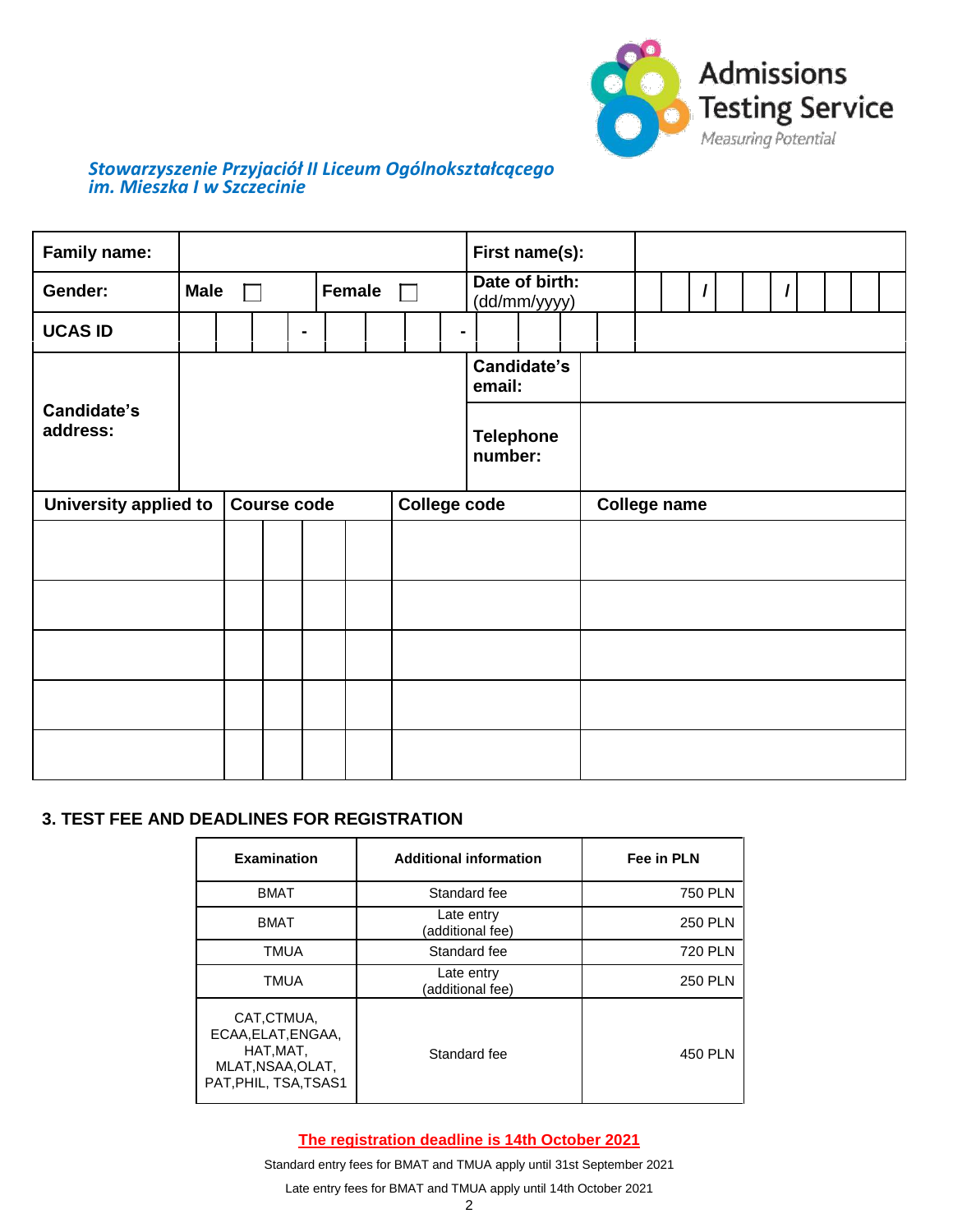## *Stowarzyszenie Przyjaciół II Liceum Ogólnokształcącego im. Mieszka I w Szczecinie*



### **4. ACCESS ARRANGEMENTS**

Candidates requiring special arrangements should contact Stowarzyszenie Przyjaciół II Liceum Ogólnokształcącego in Szczecin to discuss any arrangements you may need.

#### **5. CANDIDATE'S SIGNATURE**

#### THE CAMBRIDGE ASSESSMENT ADMISSIONS TESTING TERMS

Please note that by registering for the Cambridge Assessment Admissions Testing Tests, you are agreeing that data provided as part of the entry process may be passed to the Cambridge Assessment Admissions Testing and any institution involved in the candidate's application, and that data may be used for research purposes in connection with admissions procedures. You also agree that if you obtain a place for a course where your test result was used in the admissions process, then the institution administering the course and UCAS may supply the Cambridge Assessment Admissions Testing with data about your results in subsequent examinations whilst you are studying at that institution, unless you specifically notify the institution in writing. The Cambridge Assessment Admissions Testing will take reasonable care to keep candidates' personal details anonymous.

#### CENTRE'S TERMS

I hereby declare that I have [acquainted myself with th](http://www.dict.pl/plen?word=acquaint%20oneself%20with%20something&lang=EN)e regulations and agree to the conditions stated therein.

I declare that the personal data I have provided is correct.

By signing this statement, you agree that Stowarzyszenie Przyjaciół II Liceum Ogólnokształcącego in Szczecin may collect and process your personal data both now and in the future for the purposes specified below. The processing may involve the local and overseas transfer of your personal data to subjects cooperating with Stowarzyszenie Przyjaciół II Liceum Ogólnokształcącego in Szczecin in the provision of products and services. Personal data collected by Stowarzyszenie Przyjaciół II Liceum Ogólnokształcącego in Szczecin will be processed for one or any of the following purposes:

Administrative purposes linked with the test, including transfer to Cambridge Assessment Admissions Testing.

I provide the above personal data voluntarily and I acknowledge that I have the right to access the content of my data and the right to make amendments.

According to the regulations concerning data protection which are in force in the United Kingdom and Poland, Stowarzyszenie Przyjaciół II Liceum Ogólnokształcącego in Szczecin is legally bound to process personal data only for specified purposes in a manner that is both confidential and secure.

The Data Controller details are as follows:

Within the borders of the UK: Within the borders of Poland:

**Cambridge English Language Assessment 1 Hills Road, Cambridge 2CB1 2EU 70-507 Szczecin United Kingdom** 

Stowarzyszenie Przyjaciół II LO in Szczecin<br>**UI. H. Pobożnego 2** 

If you are less than thirteen years old this consent form must be signed by your parent or legal guardian.

SIGNATURE \_\_\_\_\_\_\_\_\_\_\_\_\_\_\_\_\_\_\_\_\_\_\_\_\_\_\_\_\_\_\_\_\_\_\_\_\_\_\_\_\_\_\_\_\_\_\_\_\_DATE \_\_\_\_\_\_\_\_\_\_\_\_\_\_\_\_\_\_\_\_\_\_\_\_\_\_\_\_\_\_\_\_\_\_\_\_\_\_\_\_\_\_\_

#### **PLEASE RETURN THIS FORM TOGETHER WITH PROOF OF PAYMENT IN PERSON OR BY**

**E-MAILTO** [STOWARZYSZENIE@LO2.SZCZECIN.PL](mailto:STOWARZYSZENIE@LO2.SZCZECIN.PL) **OR BY POST TO:**

Stowarzyszenie Przyjaciół II LO in Szczecin **Ul. H. Pobożnego 2 70-507 Szczecin Polska**